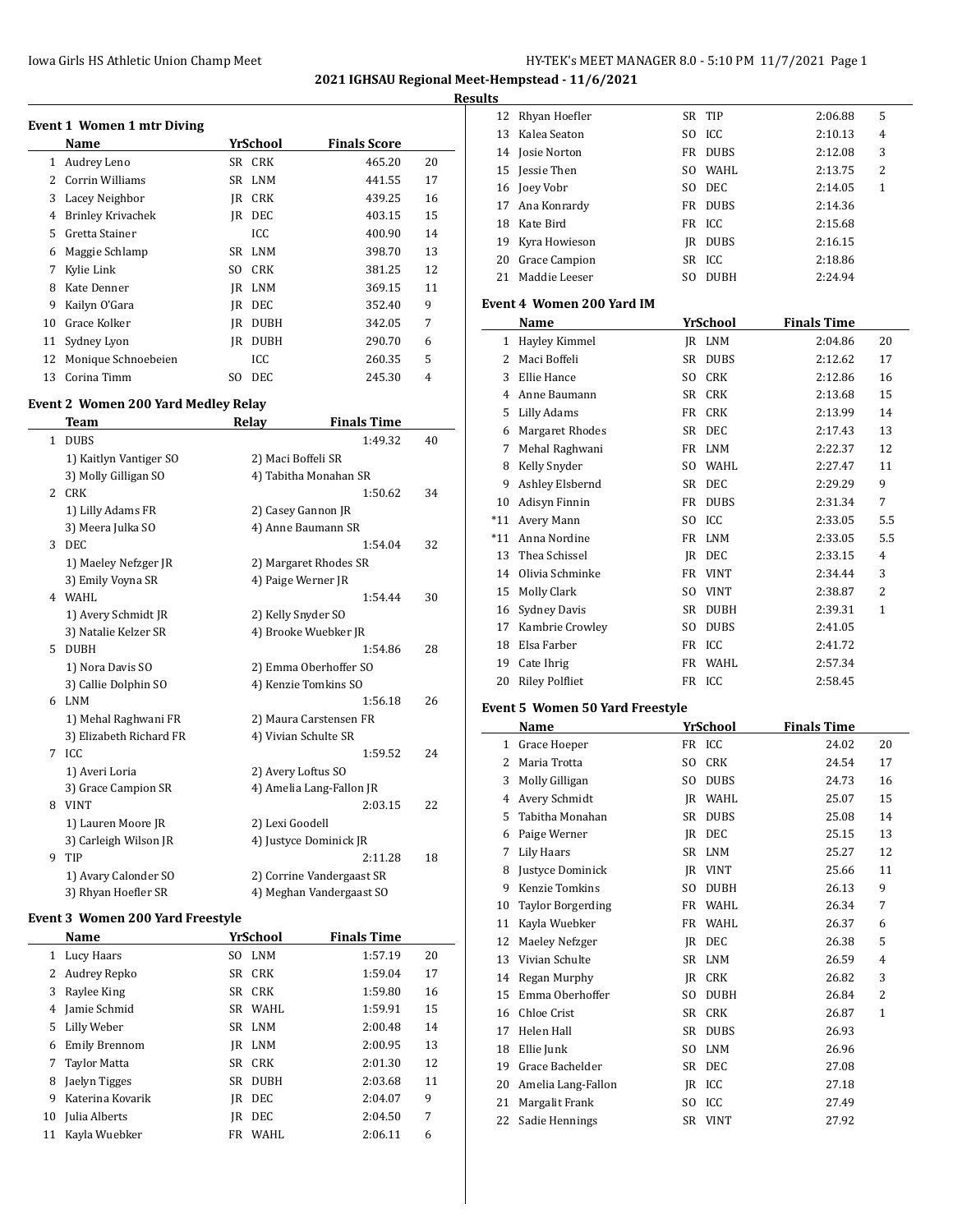| IY-TEK's MEET MANAGER 8.0 - 5:10 PM 11/7/2021 Page 2 |  |
|------------------------------------------------------|--|
|------------------------------------------------------|--|

**2021 IGHSAU Regional Meet-Hempstead - 11/6/2021 Results**

| (Event 5 Women 50 Yard Freestyle)             |                                         |                               |                    |                |  |  |
|-----------------------------------------------|-----------------------------------------|-------------------------------|--------------------|----------------|--|--|
|                                               | Name                                    | YrSchool                      | <b>Finals Time</b> |                |  |  |
| 23                                            | Evelyn Harbin                           | IR DUBH                       | 30.43              |                |  |  |
| 24                                            | Maci Goodell                            | SO VINT                       | 31.59              |                |  |  |
| 25                                            | Corrine Vandergaast                     | SR<br>TIP                     | 33.05              |                |  |  |
| 26                                            | Anna Thomas                             | TIP<br>SO.                    | 37.19              |                |  |  |
|                                               | <b>Event 6 Women 100 Yard Butterfly</b> |                               |                    |                |  |  |
| <b>YrSchool</b><br><b>Finals Time</b><br>Name |                                         |                               |                    |                |  |  |
| 1                                             | Maura Carstensen                        | FR LNM                        | 59.18              | 20             |  |  |
| 2                                             | Molly Gilligan                          | S <sub>O</sub><br><b>DUBS</b> | 1:00.38            | 17             |  |  |
| 3                                             | Ellie Hance                             | SO CRK                        | 1:00.72            | 16             |  |  |
| 4                                             | <b>Emily Voyna</b>                      | SR DEC                        | 1:01.00            | 15             |  |  |
| 5                                             | Meera Julka                             | SO CRK                        | 1:01.53            | 14             |  |  |
| 6                                             | Savanna Koch                            | <b>DUBS</b><br>SO.            | 1:02.70            | 13             |  |  |
| 7                                             | Rhyan Hoefler                           | <b>SR</b><br>TIP              | 1:03.55            | 12             |  |  |
| 8                                             | Elizabeth Richard                       | FR LNM                        | 1:04.48            | 11             |  |  |
| 9                                             | Sylene Brizard                          | IR LNM                        | 1:04.69            | 9              |  |  |
| 10                                            | Callie Dolphin                          | SO.<br>DUBH                   | 1:05.53            | 7              |  |  |
| 11                                            | Natalie Kelzer                          | WAHL<br>SR                    | 1:06.18            | 6              |  |  |
| 12                                            | Lynice Perkins                          | <b>CRK</b><br>IR              | 1:06.70            | 5              |  |  |
| 13                                            | Ashley Elsbernd                         | SR DEC                        | 1:06.76            | $\overline{4}$ |  |  |
| 14                                            | Evie Hall                               | SO.<br><b>DUBS</b>            | 1:07.16            | 3              |  |  |
| 15                                            | Laney Minger                            | SO.<br><b>DUBH</b>            | 1:08.46            | $\overline{2}$ |  |  |
| 16                                            | Grace Campion                           | ICC<br>SR                     | 1:09.79            | $\mathbf{1}$   |  |  |
| 17                                            | Mya Redenius                            | IR<br>DEC                     | 1:12.18            |                |  |  |
| 18                                            | Rya Zawojewski                          | ICC<br>SO.                    | 1:16.98            |                |  |  |
| 19                                            | Elsa Farber                             | ICC<br>FR                     | 1:20.49            |                |  |  |
| $---$                                         | Carleigh Wilson                         | <b>VINT</b><br><b>IR</b>      | DO.                |                |  |  |
|                                               | <b>Event 7 Women 100 Yard Freestyle</b> |                               |                    |                |  |  |
|                                               | Name                                    | <b>YrSchool</b>               | <b>Finals Time</b> |                |  |  |

|                | Name                     |                | YFSCHOOL    | rinais Time |                |
|----------------|--------------------------|----------------|-------------|-------------|----------------|
| 1              | Grace Hoeper             |                | FR ICC      | 52.32       | 20             |
| 2              | Maria Trotta             | S <sub>0</sub> | <b>CRK</b>  | 53.68       | 17             |
| 3              | Lucy Haars               | S <sub>0</sub> | <b>LNM</b>  | 54.22       | 16             |
| $\overline{4}$ | Lily Haars               | <b>SR</b>      | <b>LNM</b>  | 54.31       | 15             |
| 5              | Raylee King              | <b>SR</b>      | <b>CRK</b>  | 54.79       | 14             |
| 6              | Tabitha Monahan          | <b>SR</b>      | <b>DUBS</b> | 54.93       | 13             |
| 7              | Paige Werner             | IR             | DEC         | 55.34       | 12             |
| 8              | Justyce Dominick         | <b>JR</b>      | <b>VINT</b> | 55.60       | 11             |
| 9              | Julia Alberts            | IR             | DEC         | 56.09       | 9              |
| 10             | Nora Davis               | S <sub>0</sub> | <b>DUBH</b> | 56.21       | 7              |
| 11             | <b>Brooke Wuebker</b>    | IR.            | <b>WAHL</b> | 57.23       | 6              |
| 12             | Vivian Schulte           | SR             | <b>LNM</b>  | 58.24       | 5              |
| 13             | Grace Bachelder          | <b>SR</b>      | <b>DEC</b>  | 58.52       | 4              |
| 14             | <b>Taylor Weig</b>       | SR             | WAHL        | 58.57       | 3              |
| 15             | <b>Taylor Borgerding</b> | FR             | <b>WAHL</b> | 58.62       | $\overline{2}$ |
| 16             | Avary Calonder           | S <sub>O</sub> | TIP         | 58.89       | $\mathbf{1}$   |
| 17             | Chloe Crist              | <b>SR</b>      | <b>CRK</b>  | 59.12       |                |
| 18             | Kalea Seaton             | S <sub>0</sub> | ICC         | 59.67       |                |
| 19             | Saoirse Miller           | FR             | ICC         | 59.98       |                |
| 20             | Helen Hall               | <b>SR</b>      | <b>DUBS</b> | 1:00.39     |                |
| 21             | Maddie Leeser            | S <sub>O</sub> | <b>DUBH</b> | 1:03.10     |                |
| 22             | <b>Tori Elwick</b>       | S <sub>0</sub> | <b>VINT</b> | 1:04.36     |                |
| 23             | Carlie Spore             | SR             | <b>VINT</b> | 1:06.88     |                |
| 24             | Ellie Kalb               | IR             | <b>DUBS</b> | 1:06.96     |                |
| 25             | Maggie Duehr             | S <sub>O</sub> | <b>DUBH</b> | 1:13.45     |                |
|                |                          |                |             |             |                |

| <b>Event 8 Women 500 Yard Freestyle</b> |                        |                |             |                    |                |
|-----------------------------------------|------------------------|----------------|-------------|--------------------|----------------|
|                                         | Name                   |                | YrSchool    | <b>Finals Time</b> |                |
| 1                                       | Audrey Repko           | SR             | <b>CRK</b>  | 5:10.14            | 20             |
| 2                                       | Lilly Weber            | <b>SR</b>      | <b>LNM</b>  | 5:10.71            | 17             |
| 3                                       | Casey Gannon           | IR             | <b>CRK</b>  | 5:19.99            | 16             |
| 4                                       | <b>Emily Brennom</b>   | IR             | <b>LNM</b>  | 5:20.73            | 15             |
| 5                                       | <b>Margaret Rhodes</b> | SR.            | DEC.        | 5:23.54            | 14             |
| 6                                       | Mikala Schmidt         | S <sub>O</sub> | <b>LNM</b>  | 5:27.51            | 13             |
| 7                                       | <b>Taylor Matta</b>    | SR             | <b>CRK</b>  | 5:30.11            | 12             |
| 8                                       | Kate Duehr             | S <sub>O</sub> | <b>DUBH</b> | 5:33.01            | 11             |
| 9                                       | Jamie Schmid           | <b>SR</b>      | <b>WAHL</b> | 5:33.48            | 9              |
| 10                                      | Jaelyn Tigges          | <b>SR</b>      | <b>DUBH</b> | 5:47.80            | 7              |
| 11                                      | Joey Vobr              | SO.            | DEC         | 5:53.36            | 6              |
| 12                                      | Ana Konrardy           | FR             | <b>DUBS</b> | 5:56.05            | 5              |
| 13                                      | Josie Norton           | FR             | <b>DUBS</b> | 5:56.88            | 4              |
| 14                                      | Kate Bird              | <b>FR</b>      | <b>ICC</b>  | 5:57.07            | 3              |
| 15                                      | Avery Mann             | S <sub>O</sub> | ICC         | 5:58.43            | $\overline{2}$ |
| 16                                      | Rebecca Bruening       | IR             | <b>DEC</b>  | 6:01.14            | 1              |
| 17                                      | Jessie Then            | SO.            | <b>WAHL</b> | 6:08.47            |                |
| 18                                      | Kyra Howieson          | IR             | <b>DUBS</b> | 6:11.25            |                |
| 19                                      | Mia Brooner            | IR             | <b>WAHL</b> | 6:23.59            |                |
| 20                                      | Addison Miller         | FR             | ICC         | 6:53.75            |                |
|                                         |                        |                |             |                    |                |

## **Event 9 Women 200 Yard Freestyle Relay**

|               | <b>Team</b>              | Relay                  | <b>Finals Time</b>        |    |
|---------------|--------------------------|------------------------|---------------------------|----|
| $\mathbf{1}$  | LNM                      |                        | 1:37.86                   | 40 |
|               | 1) Hayley Kimmel JR      | 2) Lucy Haars SO       |                           |    |
|               | 3) Maura Carstensen FR   | 4) Lily Haars SR       |                           |    |
| $\mathcal{L}$ | CRK                      |                        | 1:39.37                   | 34 |
|               | 1) Maria Trotta SO       | 2) Meera Julka SO      |                           |    |
|               | 3) Raylee King SR        | 4) Ellie Hance SO      |                           |    |
| 3             | ICC                      |                        | 1:42.81                   | 32 |
|               | 1) Averi Loria           | 2) Saoirse Miller FR   |                           |    |
|               | 3) Amelia Lang-Fallon JR | 4) Grace Hoeper FR     |                           |    |
| 4             | DEC.                     |                        | 1:43.20                   | 30 |
|               | 1) Julia Alberts JR      | 2) Katerina Kovarik JR |                           |    |
|               | 3) Emily Voyna SR        | 4) Paige Werner JR     |                           |    |
| 5.            | <b>DUBH</b>              |                        | 1:43.93                   | 28 |
|               | 1) Kenzie Tomkins SO     | 2) Jaelyn Tigges SR    |                           |    |
|               | 3) Kate Duehr SO         | 4) Nora Davis SO       |                           |    |
| 6             | WAHL                     |                        | 1:44.09                   | 26 |
|               | 1) Brooke Wuebker JR     | 2) Natalie Kelzer SR   |                           |    |
|               | 3) Taylor Weig SR        | 4) Jamie Schmid SR     |                           |    |
| 7             | <b>DUBS</b>              |                        | 1:45.41                   | 24 |
|               | 1) Savanna Koch SO       | 2) Helen Hall SR       |                           |    |
|               | 3) Josie Norton FR       | 4) Kaitlyn Vantiger SO |                           |    |
| 8             | VINT                     |                        | 1:48.66                   | 22 |
|               | 1) Lauren Moore JR       | 2) Molly Clark SO      |                           |    |
|               | 3) Lexi Goodell          | 4) Justyce Dominick JR |                           |    |
| 9             | TIP                      |                        | 1:56.76                   | 18 |
|               | 1) Avary Calonder SO     |                        | 2) Corrine Vandergaast SR |    |
|               | 3) Meghan Vandergaast SO | 4) Rhyan Hoefler SR    |                           |    |

# **Event 10 Women 100 Yard Backstroke**

| Name               | YrSchool | <b>Finals Time</b> |    |
|--------------------|----------|--------------------|----|
| 1 Avery Schmidt    | JR WAHL  | 58.48              | 20 |
| 2 Lilly Adams      | FR CRK   | 59.28              | 17 |
| 3 Anne Baumann     | SR CRK   | 59.42              | 16 |
| 4 Kaitlyn Vantiger | SO DUBS  | 1:00.67            | 15 |